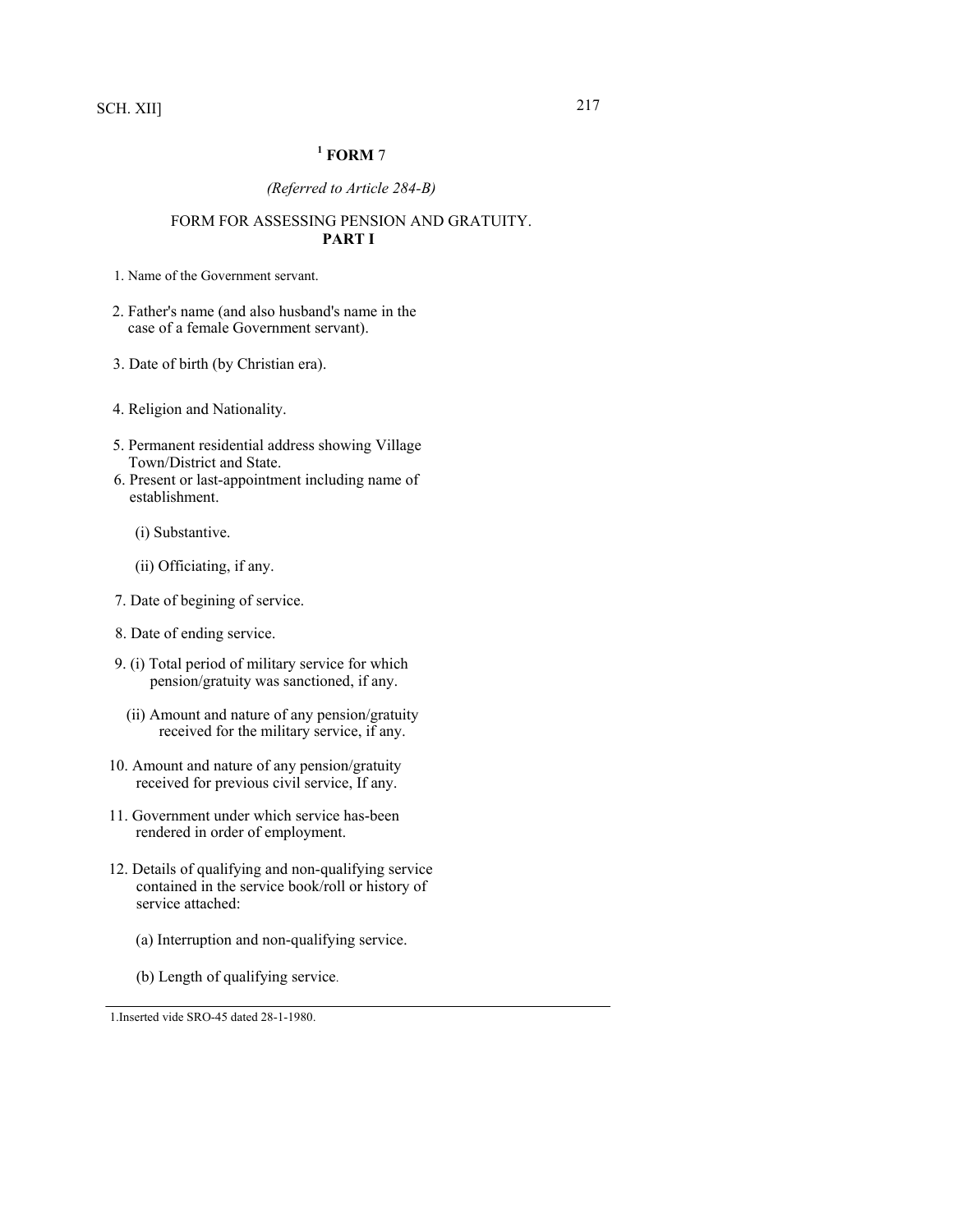13. Class of pension or service gratuity applied for by the Government servant and cause of application.

(in case of invalid pension, medical certificate to be attached).

- 14. Emoluments reckoning for gratuity.
- 15. Average emoluments reckoning for pension.
- 16. Proposed Pension.
- 17. Proposed death-cum-retirement gratuity.
- 18. Proposed service gratuity, if any.
- 19. Date from which pension is to commence.
- 20. Proposed amount of the provisional pension if departmental or judicial proceeding is instituted against the Government servant before retirement.
- 21. Whether nomination made for
	- (i) Death-cum-retirement gratuity
	- (ii) Family pension
- 22. Whether the Government servant has paid all the Government dues.
- 23. Whether any reduction in pension has been made by the appointing authority, if so, enclose a copy of sanction to reduction in Form 6.
- 24. Complete and up to date details of family as given in Form 3

| S.<br>No.      | Name of the member<br>of family | Date of birth | Relationship with the<br>Government servant |
|----------------|---------------------------------|---------------|---------------------------------------------|
|                |                                 |               |                                             |
|                |                                 |               |                                             |
| 2.             |                                 |               |                                             |
| $\mathfrak{Z}$ |                                 |               |                                             |
| 4              |                                 |               |                                             |
| 5.             |                                 |               |                                             |
| 6.             |                                 |               |                                             |
|                |                                 |               |                                             |
|                |                                 |               |                                             |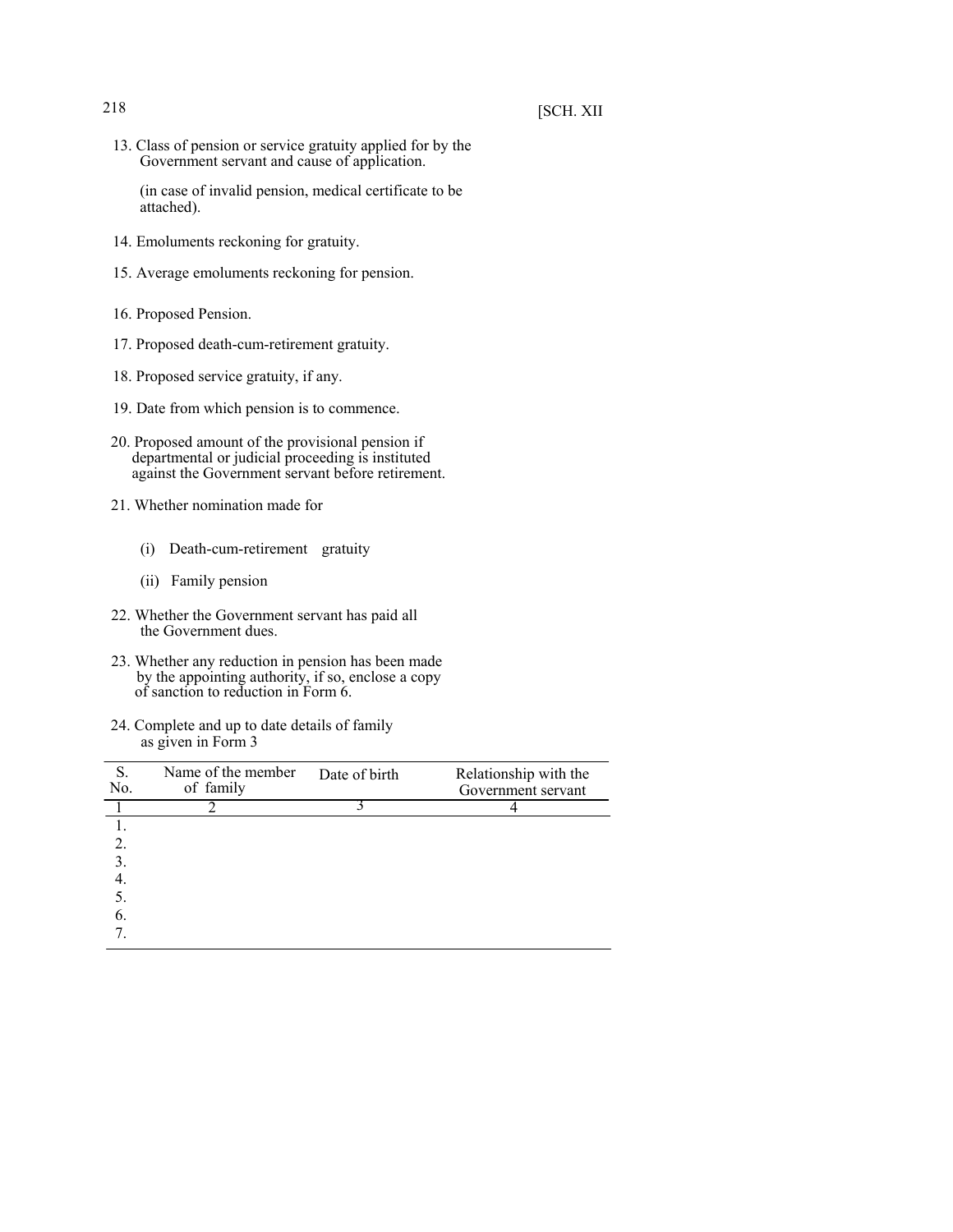# SCH. XII] 219

- 25. Height
- 26. Identification marks
- 27. Place of payment of pension/gratuity Treasury or Sub-Treasury
- 28. Head of Account to which pension and gratuity are debitable

Place:

"

Dated the Signature of Head of Office.

# **PART II**

Emoluments drawn during the last ten months of service.

| Post held from | to | pay                 | personal/special pay |
|----------------|----|---------------------|----------------------|
|                |    | Average emoluments: |                      |
|                |    | $\sim$ $\sim$       |                      |

Section II

1. Interruption(s) From to

2. Extraordinary leave not qualifying for pension.

3. Period of suspension not treated as qualifying

4. Any other service not treated as qualifying

Total

## Section III

Period of service not verified with reference to acquittance rolls.

Whether the above period has been verified in accordance with the provisions of Article 288-A (III) (IV).

## **PART III**

## AUDIT ENF ACEMENT.

1. Total period, of qualifying service which has been accepted for the grant of superannuation/retiringlinvalid/compensation/compulsory retirement pension gratuity with reasons for-disallowance if any (other than disallowance indicated in Part II of this Form).